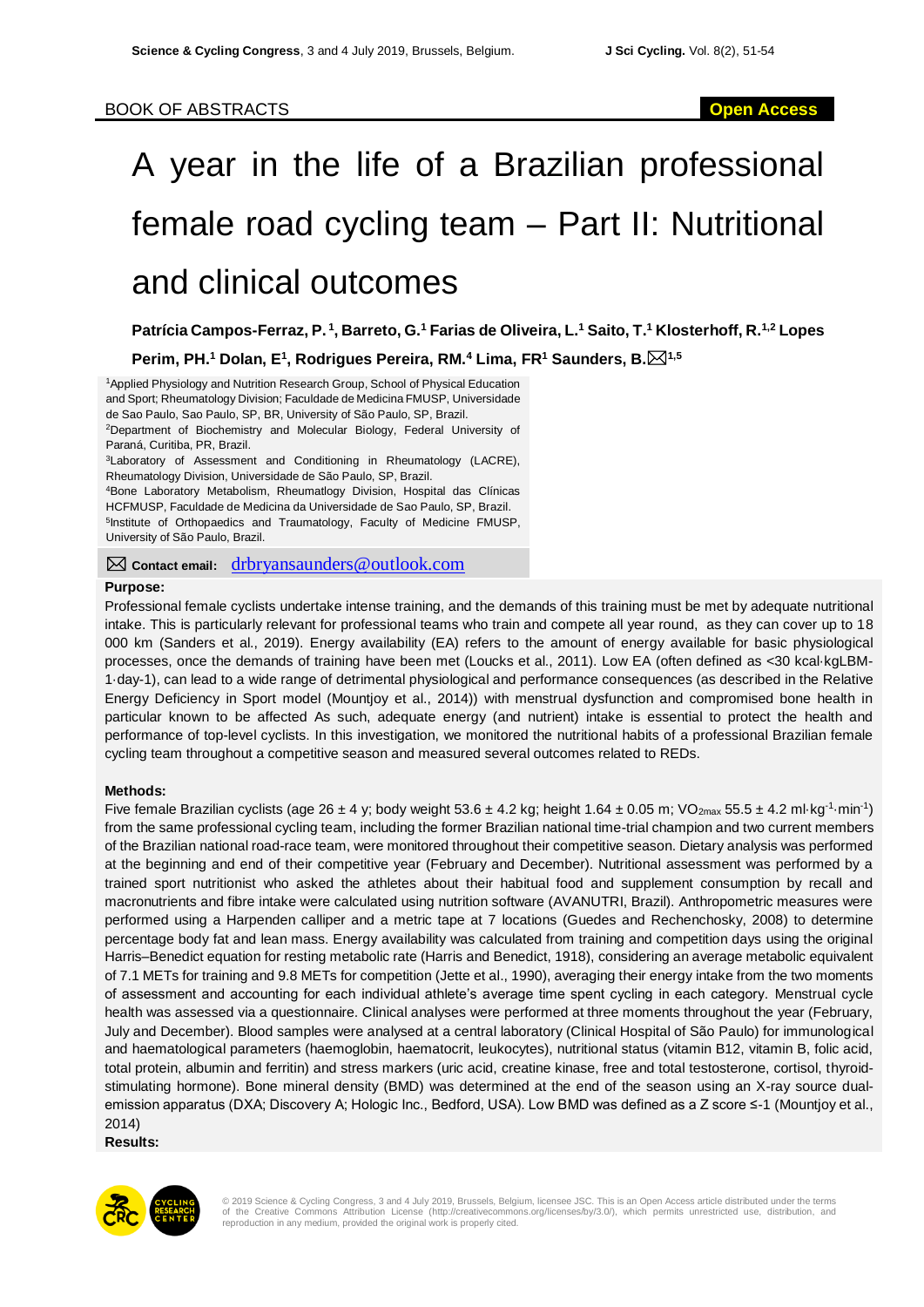Nutritional intake was similar for all athletes at the start and end of the season (Table 1). Total calorie intake ranged from 42 to 69 kcal/kg per day, protein from 2 to 4 g/kg, carbohydrate between 4 and 9 g/kg and fat from  $1 - 2$  g/kg. Fibre intake was lower than the daily recommended allowance ( $25 - 30$  g/day) for 3 out of 5 athletes at the start of the season and 3 out of 4 athletes at the end. Estimated energy availability ranged from 32.6 to 57.2 kcal/kg LBM/day during training and from 26.7 to 54.6 kcal/kg LBM/day during competition (Table 1). Athletes reported taking supplements daily including protein bars and whey protein, carbohydrate gels, creatine, potassium, vitamin B and C, folic acid, multi-ingredient powders, resveratrol, chelated magnesium and multivitamins.

Clinical analyses revealed all cyclists were healthy at the start of the season (Table 2), with regular menstrual cycles between 21 and 35 days; three of the five athletes were taking oral contraceptives. Immunological and haematological parameters were maintained throughout the season and there were no cases of any kind of infection. Nutritional and stress markers remained largely unchanged throughout the season for those who repeated the exams, although testosterone levels were low for some individuals at various moments (Table 2). There was a recurrent locomotor complaint of lower back pain from 3 athletes during the year which was treated with physical therapy in all cases.

Bone mineral density at the lumbar spine was between 0.831 and 0.944 g/cm<sup>2</sup> and whole-body Z-scores ranged from -0.6 to 0.5 (Table 3). Athlete 4 became pregnant in September and did not perform the DXA scan or any other assessment.

|                                            | Athlete 1    |      |              | Athlete 2 |              | Athlete 3                |              | Athlete 4 |              | Athlete 5 |  |
|--------------------------------------------|--------------|------|--------------|-----------|--------------|--------------------------|--------------|-----------|--------------|-----------|--|
|                                            | <b>Start</b> | End  | <b>Start</b> | End       | <b>Start</b> | End                      | <b>Start</b> | End       | <b>Start</b> | End       |  |
| Total calories (kcal)                      | 2789         | 2744 | 2920         | 2910      | 2411         | $\overline{\phantom{0}}$ | 2385         | 2273      | 3610         | 3217      |  |
| Total calories (kcal/kg)                   | 47.2         | 44.8 | 61.3         | 56.8      | 42.5         | $\overline{\phantom{0}}$ | 44.7         | 42.0      | 68.6         | 61.6      |  |
| Total protein (g)                          | 176          | 170  | 123          | 195       | 130          | $\overline{\phantom{a}}$ | 108          | 154       | 210          | 165       |  |
| Total protein (g/kg)                       | 2.97         | 2.77 | 2.58         | 3.81      | 2.29         | $\overline{\phantom{a}}$ | 2.03         | 2.85      | 4.00         | 3.16      |  |
| Total carbohydrate (g)                     | 311          | 348  | 443          | 425       | 282          | $\overline{\phantom{a}}$ | 340          | 212       | 499          | 456       |  |
| Total carbohydrate (g/kg)                  | 5.26         | 5.68 | 9.31         | 8.30      | 4.97         | $\overline{\phantom{0}}$ | 6.38         | 3.93      | 9.49         | 8.70      |  |
| Total fat $(g)$                            | 93           | 74   | 73           | 47        | 85           | $\overline{\phantom{a}}$ | 66           | 90        | 86           | 81        |  |
| Total fat (g/kg)                           | 1.58         | 1.21 | 1.52         | 0.93      | 1.49         | $\overline{\phantom{a}}$ | 1.23         | 1.67      | 1.63         | 1.55      |  |
| Fibre (g)                                  | 14           | 18   | 15           | 19        | 26           | $\overline{\phantom{0}}$ | 9            | 12        | 32           | 23        |  |
| Body weight (kg)                           | 59.1         | 61.3 | 47.6         | 51.2      | 56.8         | $\overline{\phantom{a}}$ | 53.3         | 54        | 52.6         | 52.2      |  |
| %Body fat                                  | 15.6         | 15.3 | 11.3         | 14.8      | 23.5         | $\overline{\phantom{a}}$ | 12.5         | 15.4      | 17.9         | 17.2      |  |
| %Lean mass                                 | 84.3         | 84.7 | 88.7         | 85.2      | 76.5         | $\overline{\phantom{a}}$ | 87.5         | 85.6      | 82.0         | 82.7      |  |
| Body Mass Index (kg/m <sup>2</sup> )       | 20.2         | 21.0 | 19.2         | 20.6      | 20.9         | $\overline{\phantom{a}}$ | 19.1         | 19.3      | 19.9         | 19.7      |  |
| Estimated training EA (kcal/kg LBM/day)    | 39.8         |      |              | 50.5      |              | 43.1                     |              | 32.4      |              | 56.9      |  |
| Estimated competition EA (kcal/kg LBM/day) | 32.6         |      |              | 45.3      |              | 38.1                     |              | 26.7      |              | 54.6      |  |

## **Conclusion:**

Our results showed that three individuals may have had sub-optimal energy availability during training, while one of these also showed low energy availability during competition. Fibre intake was also low in several of the athletes. This indicates that some of these cyclists may have been in energy deficit at some points throughout the year. This may be reflected in some of the low testosterone levels which may be an attempt by the body to conserve energy; low levels of free testosterone may have a mechanistic role in the development of low BMD [\(Almeida et al., 2017\)](#page-3-4). However, regular use of the contraceptive pill can also lead to low levels of testosterone [\(Zimmerman et al., 2014\)](#page-3-5). Therefore, caution should be taken when interpreting these data since there are several issues associated with the calculation of energy availability in an applied setting [\(Burke et al.,](#page-3-6)  [2018\)](#page-3-6) while oral contraceptive use may alter the hormonal profile.

Athletes are susceptible to low energy availability due to several reasons including poor nutritional knowledge [\(Burke et al.,](#page-3-6)  [2018\)](#page-3-6). At the start of the season, two athletes reported being afraid to eat carbohydrate at night but were instructed by the nutritionist to include it at dinner. One of them did not use any nutritional supplements, such as carbohydrate gels and whey protein, during training or competition and was advised to use them. All of them were advised to use carbohydrates during training, recovery drinks and whey protein after training and prescribed creatine and beta-alanine throughout the season. It is possible that the recommendations of the nutritionist helped to maintain their health and performance throughout the season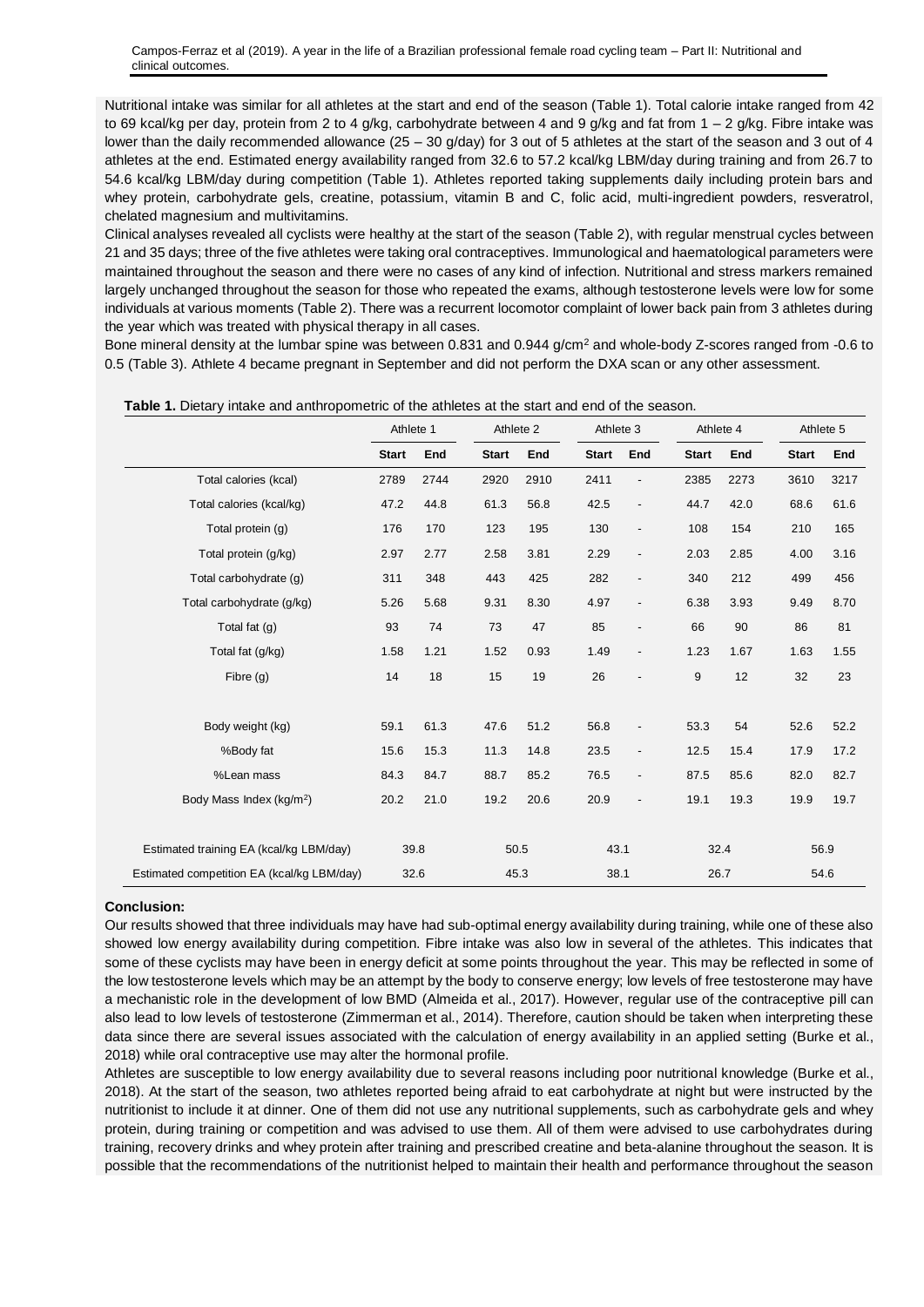| <b>Laboratory Tests</b>               | <b>Normal</b><br>range |              | Athlete 1 |                          | Athlete <sub>2</sub> |                |                | Athlete <sub>3</sub> |      |                              | Athlete 4    |      |      | Athlete 5    |                |     |
|---------------------------------------|------------------------|--------------|-----------|--------------------------|----------------------|----------------|----------------|----------------------|------|------------------------------|--------------|------|------|--------------|----------------|-----|
|                                       |                        | <b>Start</b> | Mid       | End                      | <b>Start</b>         | Mid            | End            | <b>Start</b>         | Mid  | End                          | <b>Start</b> | Mid  | End  | <b>Start</b> | Mid            | End |
| Leukocytes<br>(mil/mm <sup>3</sup> )  | $4.00 -$<br>11.00      | 7.31         |           | 4.84                     | 6.45                 | $\blacksquare$ | 5.53           | 3.69                 |      |                              | 5.41         |      | 5.4  | 8.24         |                |     |
| Haemoglobin (g/dl)                    | $12.0 -$<br>16.0       | 13.4         | 14.5      | 13.8                     | 13.7                 | 12.7           | 13.0           | 12.2                 | 14.1 |                              | 12.5         | 12.3 | 12.1 | 13.5         | 13.2           |     |
| Haematocrit (%)                       | $35.0 -$<br>47.0       | 40.5         | 42.9      | 41.2                     | 43.3                 | 38             | 39.4           | 35.7                 | 41.5 | $\overline{a}$               | 37.9         | 36.4 | 36.1 | 40.3         | 40.1           |     |
| Vitamin D (ng/mL)                     | $30 -$<br>100          | 45.7         | 36.9      | $\overline{a}$           | 41.9                 | 29.8           | $\blacksquare$ | 24.1                 | 19   | $\overline{a}$               | 48.6         | 38.6 |      | 38.4         | 38             |     |
| Vitamin B12 (pg/mL)                   | $197 -$<br>771         | 799          | 931       | 716                      | 463                  | 433            | 790            | 605                  | 701  | $\overline{a}$               | 1010         | 1212 | 814  | 1204         | 1494           |     |
| Folic Acid (ng/mL)                    | $3.1 -$<br>17.5        | 10.9         | 17.9      | 13.9                     | 11.1                 | 9.2            | 18.0           | 13.8                 | 11.6 |                              | 26.4         | 11.9 | 10.3 | 15.3         | 18.9           |     |
| Ferritin (ng/mL)                      | $13 -$<br>150          | 268          | 259       | 201                      | 73                   | 46             | 52             | 124                  | 87   |                              | 431          | 385  | 356  | 154          | 149            |     |
| Total Protein (g/dL)                  | $6.0 -$<br>8.0         | 6.9          |           | $\overline{a}$           | 7.4                  |                |                | 7.0                  |      |                              | 7.4          |      |      | 6.7          | 6.95           |     |
| Albumin (g/dL)                        | $3.2 -$<br>5.0         | 3.8          |           | ٠                        | 3.6                  |                |                | 3.9                  |      |                              | 3.9          |      |      | 3.7          | 4.51           |     |
| Cortisol (µg/dL)                      | $6.7 -$<br>22.6        | 11.4         | 15        | 20.8                     | 17.7                 | 25.9           | 26.0           | 7.7                  | 12.8 | $\qquad \qquad \blacksquare$ | 13.1         | 13.3 | 20.7 | 6.1          | 9.7            |     |
| Creatine kinase<br>(U/L)              | < 167                  | 153          | 310       | 123                      | 86                   | 83             | 89             | 77                   |      |                              | 142          | 558  | 133  | 95           | 127            |     |
| Uric Acid (mg/dL)                     | $2.4 -$<br>5.7         |              | 2.5       | $\overline{\phantom{a}}$ | 2.7                  | 2.5            | 3.6            | 3.6                  | 3.7  |                              | 3.7          | 3.5  | 2.5  | 2.9          | 3.5            |     |
| Free Testosterone<br>(pmol/L)         | $2.4 -$<br>37.0        | 1            | 3         | $\mathbf{1}$             | 2                    | $\mathbf{1}$   | $\overline{2}$ | $\overline{7}$       | 12   |                              | $\mathbf{1}$ | 8    | 4    | 5            | $\overline{2}$ |     |
| <b>Total Testosterone</b><br>(ng/dL)  | < 48                   | < 12         | 16        | $\,<\,$<br>12            | < 12                 | < 12           | $\,<$<br>12    | 19                   | 28   | $\overline{a}$               | < 12         | 24   | 24   | 18           | < 12           |     |
| Thyroid-stimulating<br>hormone (mU/L) | $0.4 -$<br>4.0         | 0.92         | 1.40      | 2.46                     | 4.63                 | 5.96           | 7.32           | 2.96                 | 3.04 |                              | 3.45         | 1.87 | 3.98 | 1.72         | 2.65           |     |

**Table 3.** Bone mineral density (BMD) at lumbar spine and total body Z-scores.

|                 | BMD<br>(g/cm <sup>2</sup> ) | Z-score |
|-----------------|-----------------------------|---------|
| Athlete 1 0.831 |                             | $-0.6$  |
| Athlete 2 0.870 |                             | 0.0     |
| Athlete 3       |                             |         |
| Athlete 4 0.944 |                             | 0.2     |
| Athlete 5 0.926 |                             | 0.5     |

despite possible inadequate or low energy availability at certain moments. Indeed, there were no cases of infection, no large weight fluctuations or changes in menstrual cycle across the season. The importance of a nutritionist should not be underestimated, and further research should evaluate the true impact of this role for professional cycling.

Evidence suggests that cyclists may be at risk for low BMD due to the non-weight-bearing nature of the sport which does not adequately stimulate bone formation. Although no athlete reached a clinical level of significance, all athletes were below the mean of the reference population. This could be a consequence of low testosterone levels which play a mechanistic role in low BMD development [\(Almeida et al., 2017\)](#page-3-4). Unfortunately, we could only measure BMD at the end of the season, meaning we could not monitor changes over time. Previous studies have shown contradictory findings regarding BMD loss over a season, with reports of losses in BMD [\(Sherk et al., 2014\)](#page-3-7) and no change [\(Viner et al., 2015\)](#page-3-8) in female cyclists. Interestingly, the two athletes with the lowest BMD were also those that sustained fractures throughout the year, namely a compound fracture of clavicle (Athlete 1) and a fracture of the wrist (Athlete 2). These cannot be causally linked using the available data, but seeing as BMD is associated with fracture risk, we recommend that these athletes undergo continuous monitoring, and that strategies are implemented to protect their bone health.

Several members of this professional female cyclists may have been exposed to sub-optimal energy availability during training and competition. This may have resulted in low testosterone levels in several athletes, although no further alterations in the hormonal profile, menstrual cycle or incidences of infection were shown. Further longitudinal studies on top-level female cyclists are warranted.